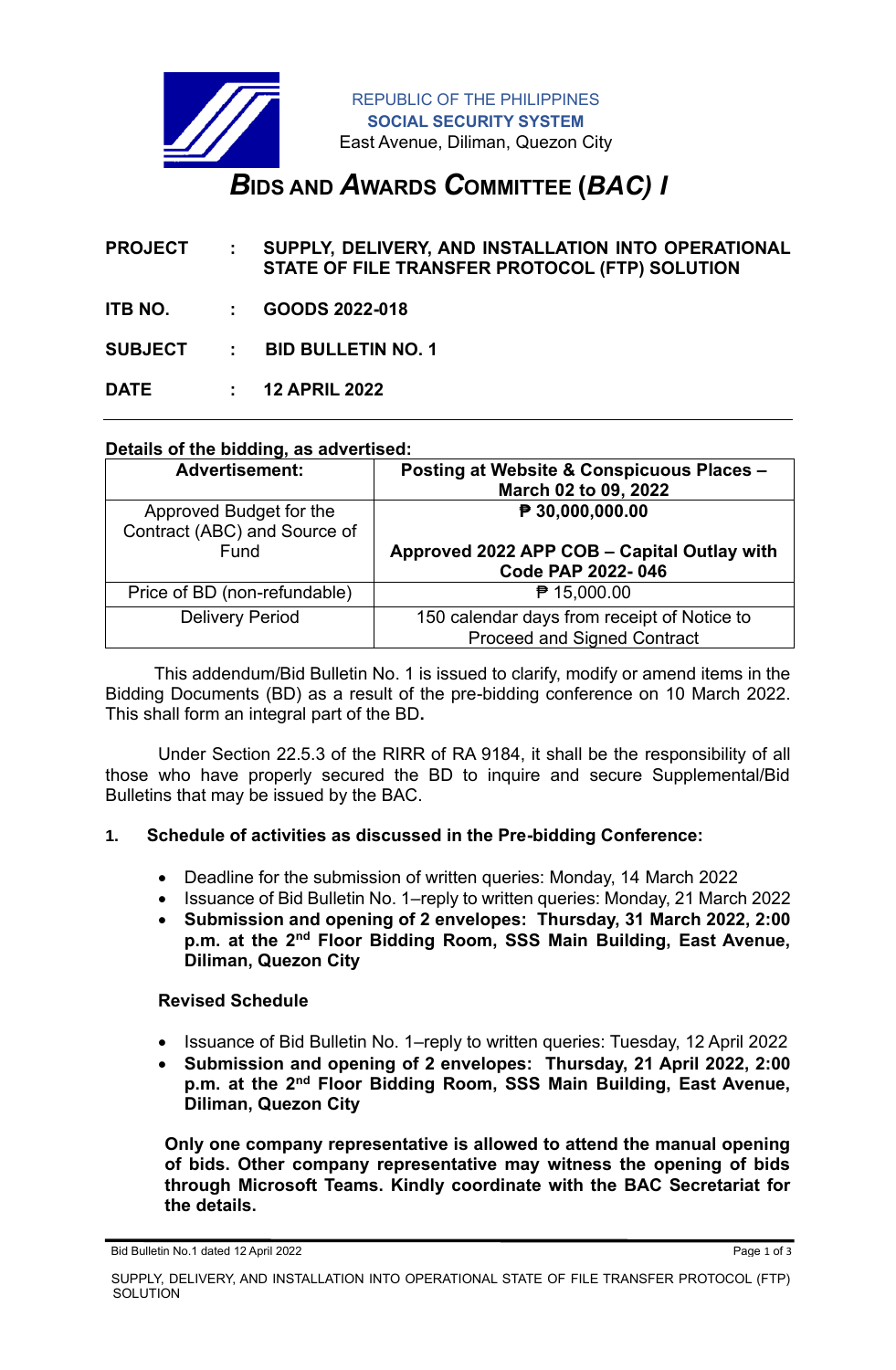# **2. Amendments/Clarifications - Annex "A"**

#### **3. Documentary Requirements**

#### **a. 1 st Envelope**

a.1 PhilGEPS Certificate of Registration and membership.

In case of uploaded document/s, which validity period had already expired, submit the updated document/s.

- a.2 Statement of all its Ongoing Government and Private Contracts, including contracts awarded but not yet started, if any, whether similar or not similar in nature and complexity to the contract to be bid;
- a.3 Statement of Single Largest Completed Contract (SLCC) similar to the project to be bid, **with supporting documents**, equivalent to at least **50% of the ABC**, completed **within five (5) years** prior to the submission and opening of bids, adjusted by the bidder to current prices using PSA's consumer price index;

For this purpose, similar contracts shall refer to Supply and delivery of a File Transfer Solution (Hardware and Software).

- a.4 NFCC Computation or committed Line of Credit (form supplied)
- a.5 JVA, in case of Joint Venture Class "B" Documents (Each partner of the joint venture shall submit the legal eligibility documents. The submission of technical and financial eligibility documents by any of the joint venture partners constitute compliance, except for SSS Clearance that must be complied by all JV partners);
- a.6 Bid Security (2% of the ABC for Cash or Manager's/Cashier's Check payable to SSS or Bank Draft of the ABC, 5% of the ABC for Surety Bond **or** Bid Securing Declaration – form supplied) and **a copy of the Authority to Notarize from the Notary Public).**
- a.7 Technical Documents project requirements
	- Section VI Schedule of Requirements (page 29)
	- Section VII Statement of Compliance with the Technical Specifications (pages 30 to 33)
- a.8 Omnibus Sworn Statement **and a copy of the Authority to Notarize from the Notary Public.**
- a.9 Foreign ownership limited to those allowed under the rules may participate in this Project, provided must submit any of the following:
	- Copy of Treaty, International or Executive Agreement; Or
	- Certification from the relevant government office of their country stating that Filipinos are allowed to participate in government procurement activities for the same item or product.
	- Certification from the DTI if the Bidder claims preference as a Domestic Bidder or Domestic Entity.

Bid Bulletin No.1 dated 12 April 2022 Page 2 of 3